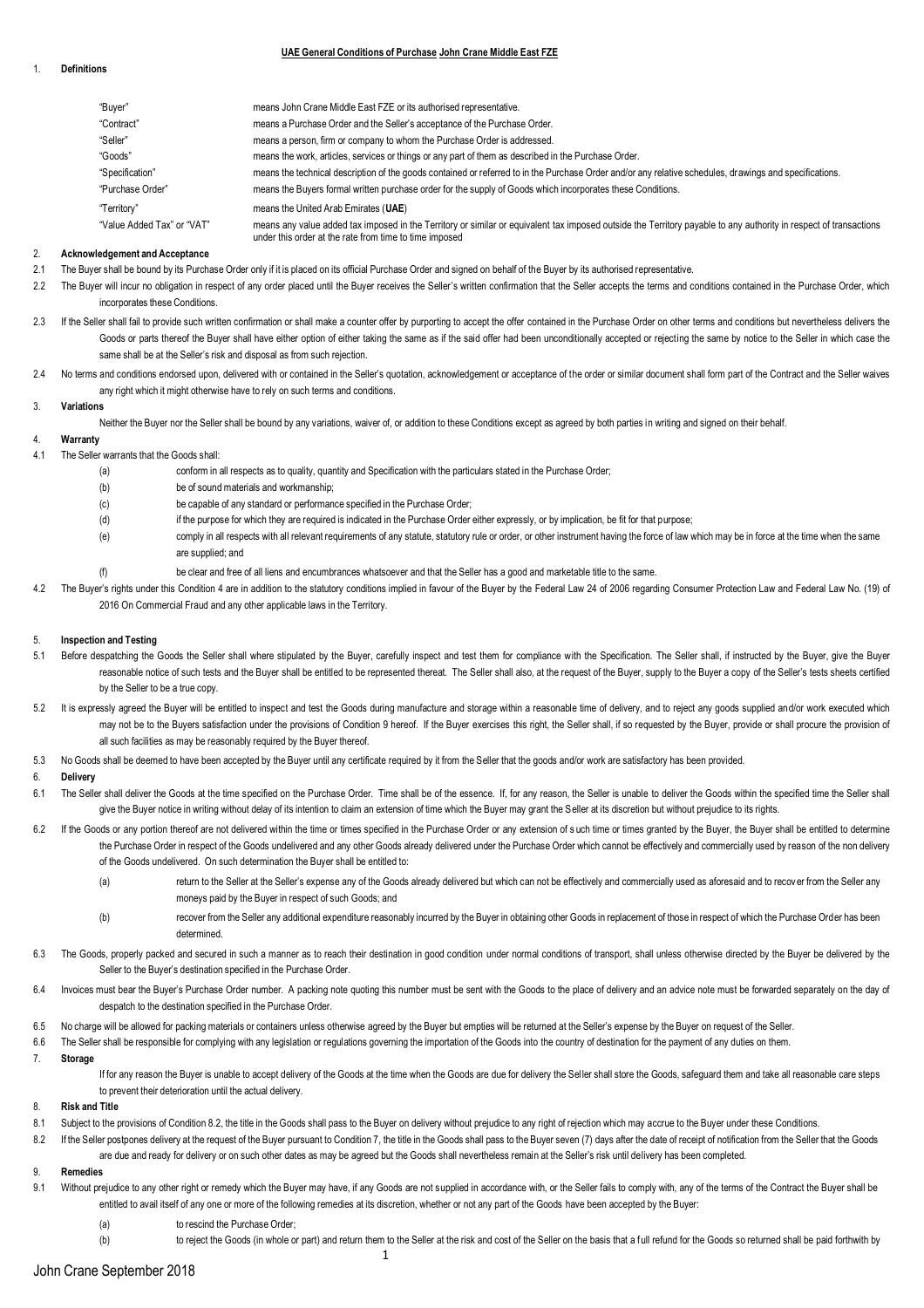#### the Seller;

- (c) at the Buyer's option to give the Seller the opportunity at the Seller's expense either to remedy any defect in the Goods or to supply replacement Goods and carry out any other necessary work to ensure that the terms of the Contract are fulfilled;
- (d) to refuse to accept any further deliveries of the Goods but without any liability to the Seller;
- (e) to carry out at the Seller's expense any work necessary to make the Goods comply with the Contract; and
- (f) to claim such damages as may have been sustained in consequence of the Seller's breach or breaches of the Contract.

### 10. **Price and Payment**

- 10.1 It shall be at the option of the Buyer to charge at cost all raw material supplied by the Buyer to the Seller for subsequent conversion to components by the Seller. Such charges will be reclaimed by the Seller in the final selling price of the Goods.
- 10.2 The Price for the Goods shall be as stated on the Purchase Order and shall be inclusive of all other charges unless stated otherwise.
- 10.3 Payment shall be made at the end of the month following month of delivery on receipt of a valid invoice unless otherwise agreed in writing, by the Buyer.
- 11. **Buyer's Property**
- 11.1 All patterns, dies, moulds or other tooling or materials, design rights or other forms of intellectual property supplied by the Buyer or prepared or obtained by the Seller for and at the sole cost of the Buyer, shall be marked with the Buyers name or otherwise specified by the Buyer and shall be and remain the property of the Buyer returnable in good condition on demand.
- 11.2 The Seller shall insure any material or property sent to the Seller by the Buyer for any purpose in connection with the Purchase Order and shall maintain all such items in good order and condition and insure them against all risks while in Seller's custody.
- 11.3 If the Purchase Order calls for the machining, processing or treatment of any material or parts of the property of the Buyer, or for which the Buyer is responsible, the Buyer reserves the right to charge to the Seller the cost of such materials or parts if whilst in the Seller's custody they are destroyed or damaged or rendered unfit for the purpose for which they were originally manufactured
- 11.4 The Seller should not, at any time, use such items, nor shall it authorise or knowingly permit them to be used by anyone else for, or in conjunction with, any purpose other than the supply of Goods to the Buyer unless such use is expressly authorised by the Buyer, previously and in writing.

## 12. **Confidentiality**

- 12.1 The Seller will not without first obtaining the written consent of the Buyer in any way whatsoever advertise or publish the fact the Seller has contracted to supply the Buyer with the Goods.
- 12.2 The Seller shall keep in strict confidence all technical or commercial know-how, specifications, inventions, processes or initiatives which are of a confidential nature and have been disclosed to the Seller by the Buyer or its agents and any other confidential information concerning the Buyer's business or its products which the Seller may obtain and the Seller shall restrict disclosure of such confidential material to such of its employees, agents or subcontractors as need to know same or the purpose of discharging the Seller's obligations to the Buyer and shall ensure that such employees, agents or subcontractors are subject to like obligations of confidentiality as bind the Seller.

#### 13. **Indemnity and Insurance**

- 13.1 The Seller shall indemnify the Buyer against all loss, actions, costs, claims, demands, expenses and liabilities whatsoever (if any) which the Buyer may incur either at common law or by statute as a direct or indirect result of
	- (a) defective workmanship, quality or materials;
	- (b) an infringement or alleged infringement of any intellectual property rights caused by the use, manufacture or supply of the Goods; and/or
	- (c) any claim made against the Buyer in respect of any liability, loss, damage, injury, cost or expense sustained by the Buyer's employees or agents or by any customer or third party to the extent that such liability, loss, damage, injury, cost or expense was caused by, relates to or arises from the Goods as a consequence of a direct or indirect breach or negligent performance or failure or delay in performance of the terms of the Contract by the Seller.
- 13.2 The Seller shall hold satisfactory insurance cover with a reputable insurer to fulfil the Seller's insurance obligations including public liability insurance cover. The Seller shall effect insurance against all those arising from the Seller's indemnity in Condition 13.1. Satisfactory evidence of such insurance and payment of current premiums shall be shown to the Buyer upon request.

### 14. **Statutory Requirements and Buyers Regulations**

Where the work is carried out by the Seller at the Buyer's premises, the Seller shall comply with the requirements of any factory rules (including Health and Safety Regulations) and/or works regulations laid down by the Buyer.

### 15. **Assignment and Sub-Contracting**

- 15.1 The Seller shall not without the consent in writing of the Buyer assign or transfer the Purchase Order or any part of it to any other person except as part of an intra-group reorganisation.
- 15.2 The Seller shall not without the consent in writing of the Buyer sub-let the Purchase Order or any part thereof other than for materials, minor details, or for any part of the Goods which the makers are named in the Purchase Order or the Specification. Any such consent shall not relieve the Seller of any of its obligations to the Purchase Order and the Seller shall be liable for the acts, defaults or negligence of any of its sub-contractors, agents, servants, workmen and further the Seller shall ensure the observance by such sub-contractors of the provisions thereof.

### 16. **Code of Conduct**

The Buyer is committed to conducting its business ethically and lawfully. To that end, the Buyer, through its parent company, Smiths Group plc, maintains a Code of Corporate Responsibility and Business Ethics and mechanisms for reporting unethical or unlawful conduct. The Buyer expects that the Seller will also conduct its business ethically and lawfully. If the Seller has cause to believe that the Buyer or any employee or agent of the Buyer has behaved unethically or unlawfully under, or in connection with, these Conditions or any Contract, the Seller is encouraged to report such behaviour to the Buyer or to Smiths Group plc. The Smiths Group plc Code of Corporate Responsibility and Business Ethics and mechanisms for making such reports are available on www.smiths-group.com

#### 17. **Termination**

- 17.1 The Buyer shall have the right at any time and for any reason to terminate any Contract in whole or in party by giving the Seller written notice whereupon all work on the Contract shall be discontinued and the Buyer shall pay to the Seller fair and reasonable compensation for work-in-progress at the time of termination but such compensation shall not include loss of anticipated profits or any consequential loss.
- 17.2 The Buyer shall have the right at any time by giving notice in writing to the Seller to terminate any Contract forthwith if:
	- (a) the Seller commits a material breach of any of the terms and conditions of the Contract;
		- (b) the Seller has a bankruptcy order made against it or makes an arrangement of composition with its creditors, or otherwise takes the benefit of any statutory provision for the time being in force for the relief or insolvent debtors, or (being a body corporate) convenes a meeting of creditors (whether formal or informal), or enters into liquidation (whether voluntary or compulsory) except a solvent voluntary liquidation for the purpose only of reconstruction or amalgamation, or has a receiver or manager, administrator or administrative receiver appointed of its undertaking or any part thereof, or documents are filed with the court for the appointment of an administrator of the Seller or notice of intention to appoint an administrator is given by the Seller or its directors or by a qualifying floating charge holder (as defined in paragraph 14 of Schedule B1 to the Insolvency Act 1986), or a resolution is passed or a petition presented to any court for the winding-up of the Seller or for the granting of an administration order in respect of the Seller, or any proceedings are commenced relating to the insolvency or possible insolvency of the Seller;
		- (c) the Seller ceases or threatens to cease to carry on its business; or
		- (d) the financial position of the Seller deteriorates to such an extent that in the reasonable opinion of the Buyer the capability of the Seller adequately to fulfil its obligations under the Contract has been placed in jeopardy.
- 17.3 The termination of a Contract, however arising, shall be without prejudice to the rights and duties of the Buyer accrued prior to termination. The Conditions that expressly or impliedly have effect after termination shall continue to be enforceable notwithstanding termination.
- 18. **ForceMajeure**

The Buyer reserves the right to defer the date of delivery or payment or to cancel the Contract or reduce the volume of the Goods ordered if it is prevented from or delayed in carrying on its business due to circumstances beyond its reasonable control of the Buyer including, without limitation, acts of God, governmental actions, war or national emergency, acts of terrorism, protests, riot, civil commotion, fire, explosion, flood, epidemic, lock-outs, strikes or other labour disputes (whether or not relating to either party's workforce), or restraints or delays affecting carriers or inability or delay in obtaining supplies of adequate or suitable materials.

## 19. **General**

19.1 Each right or remedy of the Buyer under a Contract is without prejudice to any other right or remedy of the Buyer whether under such Contract or not.